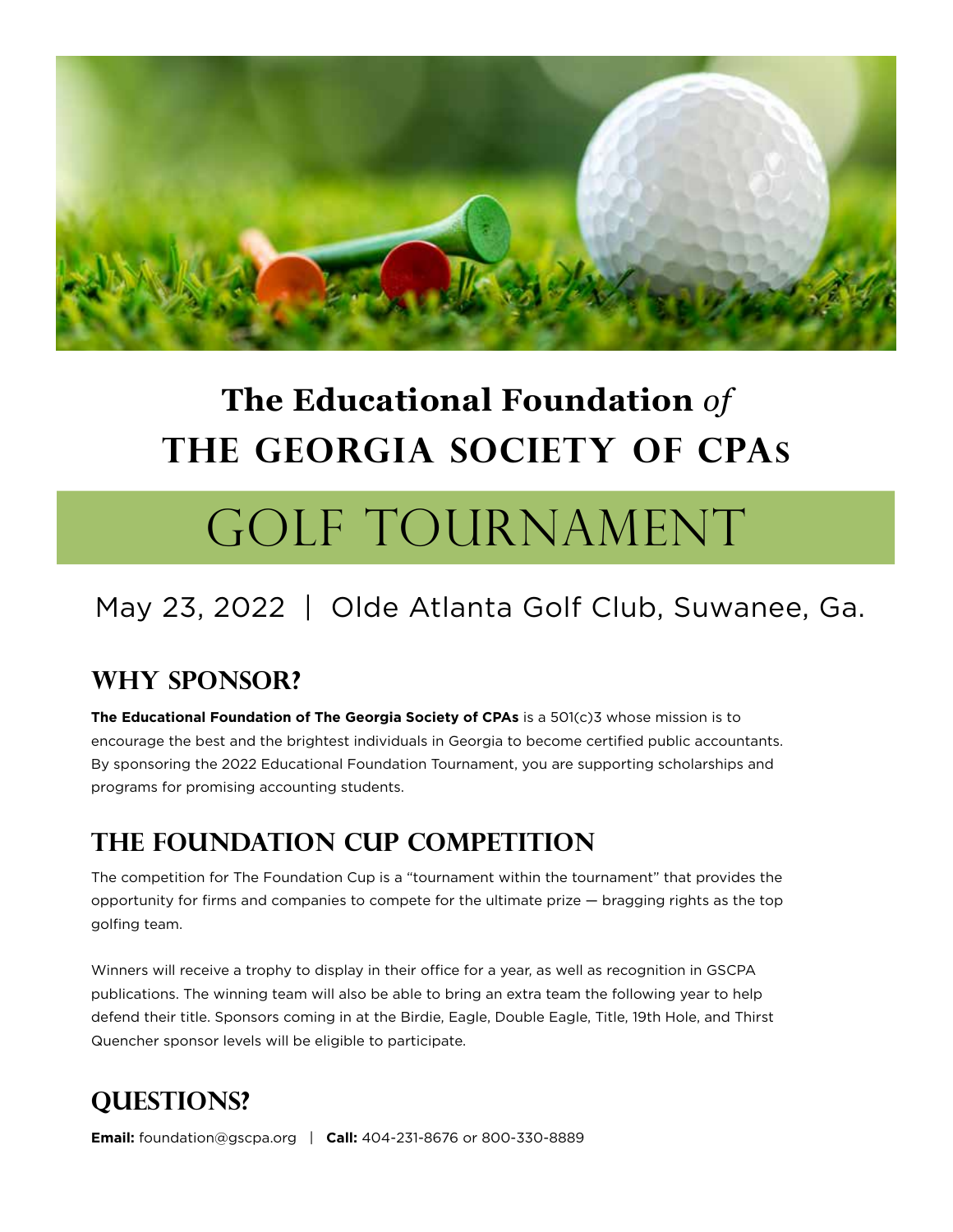### **The Georgia Society** *of* **CPAs**

# **Sponsorship Opportunities**

#### **Title Sponsor - \$10,000**

#### *Limited to one*

- Three foursomes eligible to compete for the Foundation Cup
- Logo on tournament shirt
- Logo with link displayed on event website
- Two tee exhibitor opportunities
- Premium signage with logo at event
- Speaking opportunity at opening ceremonies and 19th Hole Party
- One page of company literature provided by sponsor included in Attendee Bag

#### **Double Eagle Sponsor - \$5,000**

- Two foursomes eligible to compete for the Foundation Cup
- Logo on one promotional item provided by the sponsor
- Logo with link displayed on event website
- One tee exhibitor opportunity
- Signage with logo at event
- Speaking opportunity at 19th Hole Party
- One page of company literature provided by sponsor included in Attendee Bag

#### **Thirst Quencher Sponsor - \$3,500**

Keep our golfers hydrated both on and off the course! Our Thirst Quencher Sponsorship includes the cost of the beverages – all you need to do is help cheer our players on!

#### *Limited to one*

- One foursome eligible to compete for the Foundation Cup
- Branding on beverage carts
- Option to provide representative for a ride-along
- Logo with link displayed on event website
- Drink tickets to be supplied by the Foundation

#### **Eagle Sponsor - \$3,000**

- Two foursomes eligible to compete for the Foundation Cup
- Logo with link displayed on event website
- One tee exhibitor opportunity
- Signage with logo at event
- Recognition at 19th Hole Party

#### **19th Hole sponsor - \$3,000**

Some people say that the 19th hole is their favorite to play! Welcome our golfers back from a full day of swinging clubs and sinking puts by providing them with a great after-party!

#### *Limited to one*

- One foursome eligible to compete for the Foundation Cup
- Logo with link displayed on event website
- Premium signage with logo at event
- Exhibitor opportunities during registration and at the 19th Hole Party
- Speaking opportunity at the 19th Hole Party

#### **Birdie Sponsor - \$2,000**

- One foursome eligible to compete for the Foundation Cup
- Listing with link displayed on event website
- Signage with logo at event
- Recognition at 19th Hole Party

#### **BAG Sponsor - \$1,500**

Logo on bag provided by the Foundation

#### **EDUCATIONAL ENGAGEMENT Sponsor - \$1,200**

Give accounting faculty and students the opportunity to participate in the tournament and network with

- professionals in their field. • Recognition on event website
	- Signage with logo at event

#### **Contest Sponsor - \$1,000**

#### *Limited to one per contest*

- Choice of either putting or chipping contest
- Signage with logo at contest location
- Listing displayed on event website

#### **Exhibiting Tee Sponsor - \$500**

Exhibitor opportunity at tee

#### **FLAG Sponsor - \$100**

Company/individual name on a flag